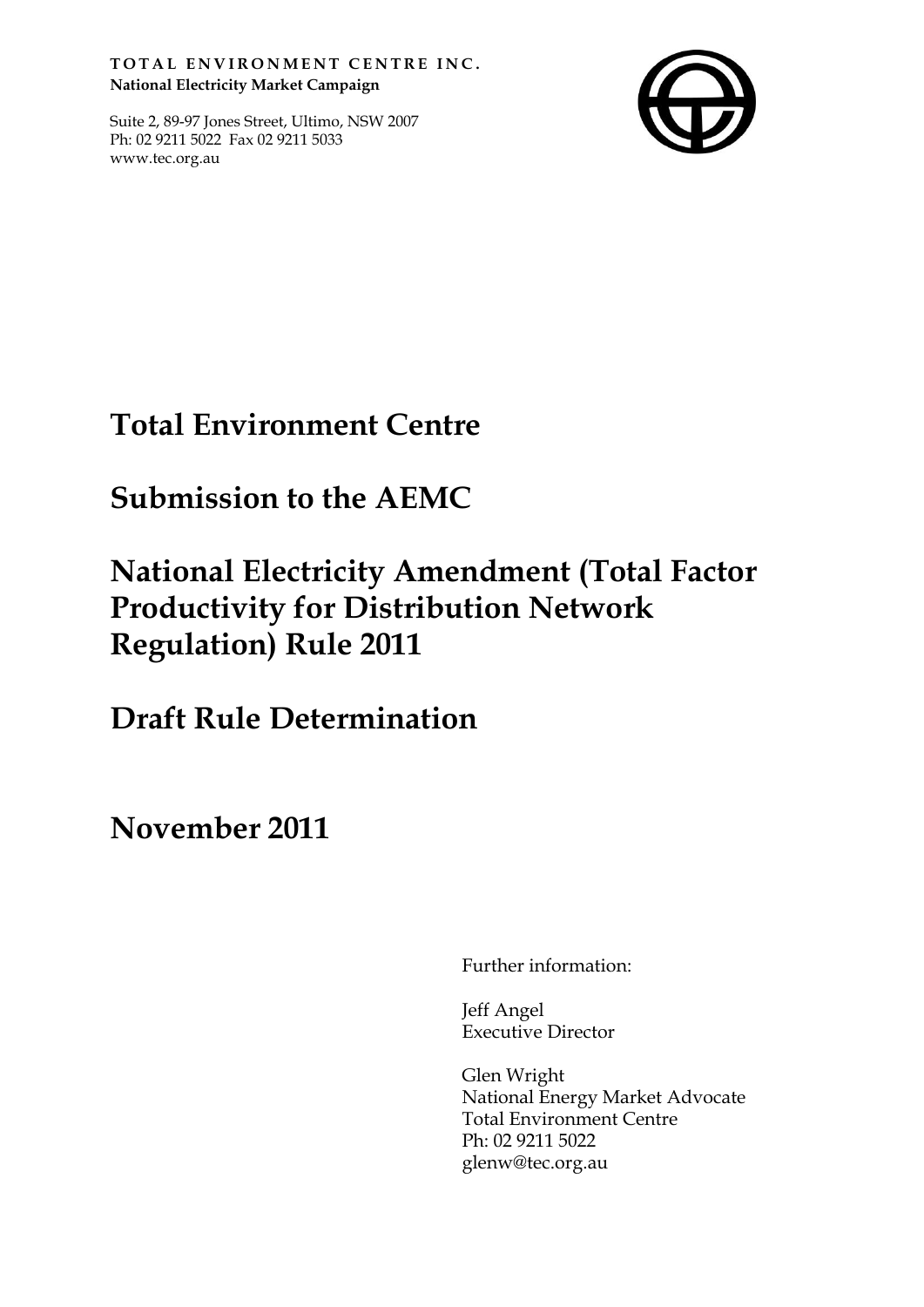### **TEC's Support for Reform of the Current Model of Regulation**

TEC has long been an advocate for reforming the building block approach to regulation. TEC is primarily concerned that the building block approach, in linking Distribution Network Service Provider (DNSP) profits to the level of assets owned, encourages inefficient investment decisions. Specifically, DNSPs are not incentivised to pursue non-network alternatives to meeting demand.

TEC is therefore receptive to the consideration of alternative models. TEC commissioned a report in 2008 $^{\rm 1}$  that considered the Total Factor Productivity approach to distribution network regulation (TFP). While the report noted that TFP could lessen the problem outline above, and also the problems associated with the ex-ante capex approach, it concluded that the persistence of a price cap could negate any benefit resulting from the implementation of TFP.

TEC agrees with the  $\rm AER^2$  that TFP could be "less intrusive" and would require less "detailed, firm-specific cost forecasts". TEC is concerned that the current regulatory framework is weighted heavily in favour of Network Service Providers (NSPs). Aspects of this bias, such as the fact that NSPs have better information than the regulator, are compounded by the current approach, where a large amount of NSPspecific data is required to make revenue determination. TFP could help to eradicate some of this bias. On the other hand, TFP has the potential to make revenue determinations less transparent. TEC therefore urges caution in adopting a new regulatory approach and therefore welcomes the AEMC's decision to request that the MCE consider TFP in more detail before proceeding with a rule change.

Some of the issues regarding economic regulation are currently being considered by the AEMC through the Economic Regulation of Network Service Providers rule change proposal, to which TEC will make a submission in due course.

#### **TEC's Support for further Consideration of TFP**

While TEC supports reform of the current approach, TEC is not yet convinced of the efficacy of TFP in achieving efficiency as compared to other approaches. TEC agrees with other stakeholders that the infancy of TFP necessitates a more detailed consideration of the options and a more detailed rule change proposal.

TEC notes that a report, commissioned by the Utility Regulators Forum in 2002, stated, "one of the first steps in further developing a TFP approach is to review the methodology and data requirements associated with calculating a TFP index and to consider the materiality of associated issues".<sup>3</sup> However, this report also noted that while the setting of a TFP methodology would ideally be made as part of the TFP design, debate as to methodology tends to occur simultaneously with

 $\overline{a}$ 

<sup>&</sup>lt;sup>1</sup> Headberry Partners and Bob Lim & Co, 'Does Current Electricity Network Regulation Actively Minimise Demand Side Responsiveness in the NEM?' (Total Environment Centre 2008).

<sup>&</sup>lt;sup>2</sup> AER, Submission to Rule Change Proposal.

<sup>&</sup>lt;sup>3</sup> Farrier Swier Consulting, 'Comparison of Building Blocks and Index-Based Approaches' (Utility Regulators Forum 2002) available at

<sup>&</sup>lt;http://www.accc.gov.au/content/item.phtml?itemId=332190&nodeId=fd10fa1b3ce365c647a752ea087ebd96&f n=Comparison%20of%20Building%20Blocks%20and%20Index-Based%20Approaches.pdf>.